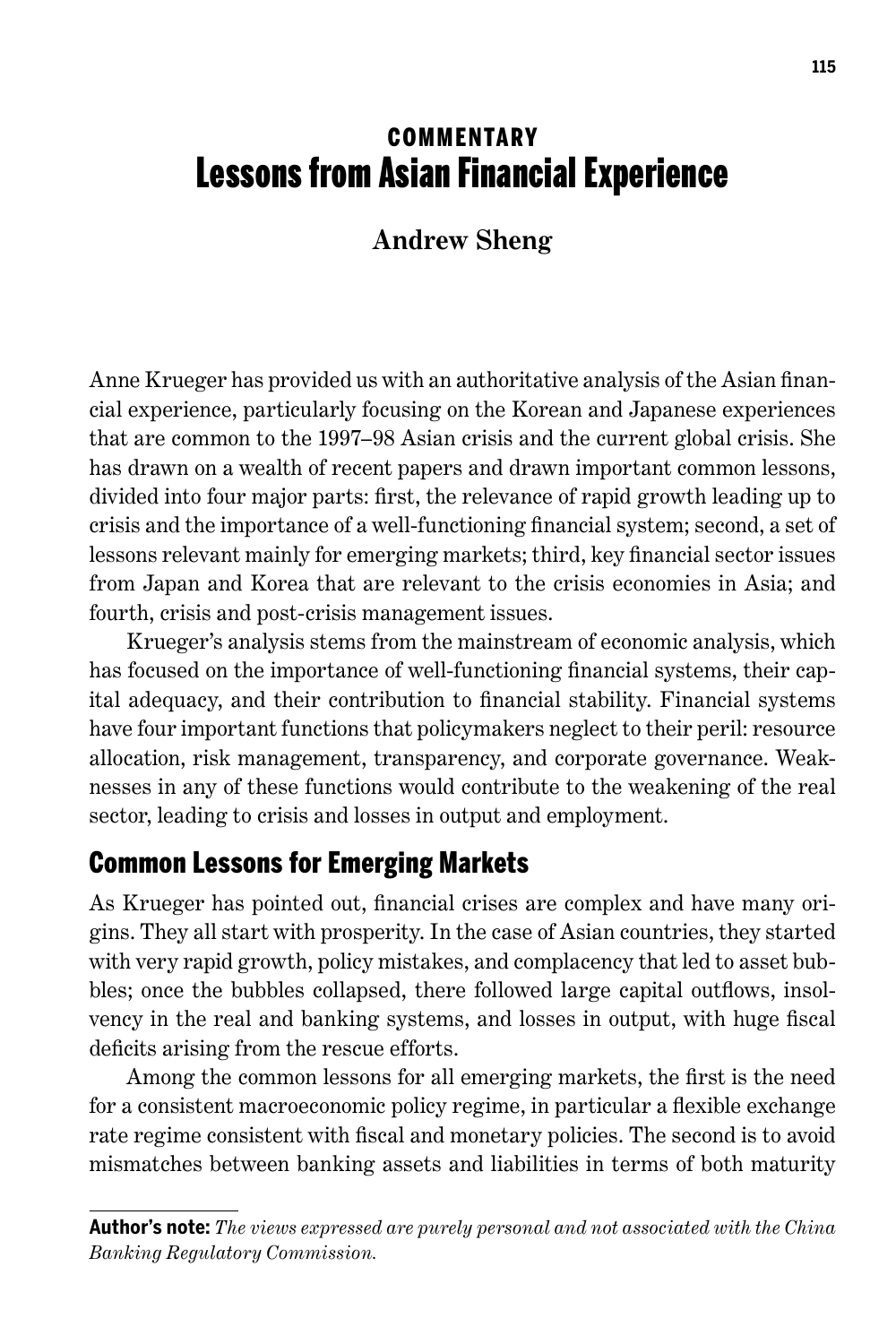and foreign exchange (consider, for example, the famous double mismatch in the Asian financial crisis). Third, emerging markets should eliminate financial repression after rapid growth and deepen the capital and debt markets. Fourth, policymakers and financial regulators should avoid complacency and favor more market-oriented policies, because rapid growth and success does not necessarily guarantee future success. Indeed, the 1997–98 Asian crisis affected some highly successful countries, not failed economies.

A final common lesson for emerging markets is that immediate, credible, and forceful action (such as removal of toxic assets, recapitalization of banks, deleveraging of firms, and fiscal stimulus) can result in lower losses, can limit the length and severity of downturns, and can speed up and strengthen economic upturns.

# Lessons from Japan

Krueger rightly points out that the 1997–98 Asian financial crisis encompassed the prolonged Japanese crisis, which resulted in nearly two decades of low growth, deflation, huge fiscal debt, and zero interest rates. Her analysis of the Japanese and Korean experiences draws significant implications for the resolution of the current global crisis. As shown in Table 1, Japan was the largest economy by far in East Asia in 1996, nearly five times larger than China and double the size of the rest of East Asia.

There was a marked difference between Japan and the rest of the East Asian crisis economies: Japan had mostly domestic debt and a flexible exchange rate, while other countries were accused of pursuing the "impossible trinity" of fixed exchange rates, independent monetary policy, and no capital controls.

|                                         |       | TABLE 1 |       |       |        |  |  |  |  |
|-----------------------------------------|-------|---------|-------|-------|--------|--|--|--|--|
| <b>GDP of Selected Countries</b>        |       |         |       |       |        |  |  |  |  |
| (current exchange rate in USD billions) |       |         |       |       |        |  |  |  |  |
|                                         | 1990  | 1995    | 1996  | 1998  | 2006   |  |  |  |  |
| Japan                                   | 3,031 | 5,278   | 4,638 | 3,872 | 4,367  |  |  |  |  |
| China                                   | 388   | 728     | 856   | 1019  | 2,630  |  |  |  |  |
| Korea                                   | 264   | 517     | 558   | 348   | 888    |  |  |  |  |
| Indonesia                               | 126   | 223     | 251   | 105   | 364    |  |  |  |  |
| Thailand                                | 86    | 168     | 182   | 111   | 206    |  |  |  |  |
| Hong Kong                               | 77    | 144     | 159   | 167   | 189    |  |  |  |  |
| Malaysia                                | 44    | 89      | 101   | 72    | 151    |  |  |  |  |
| <b>USA</b>                              | 4,268 | 7,398   | 7,817 | 8,747 | 13,245 |  |  |  |  |
| Source: IMF data.                       |       |         |       |       |        |  |  |  |  |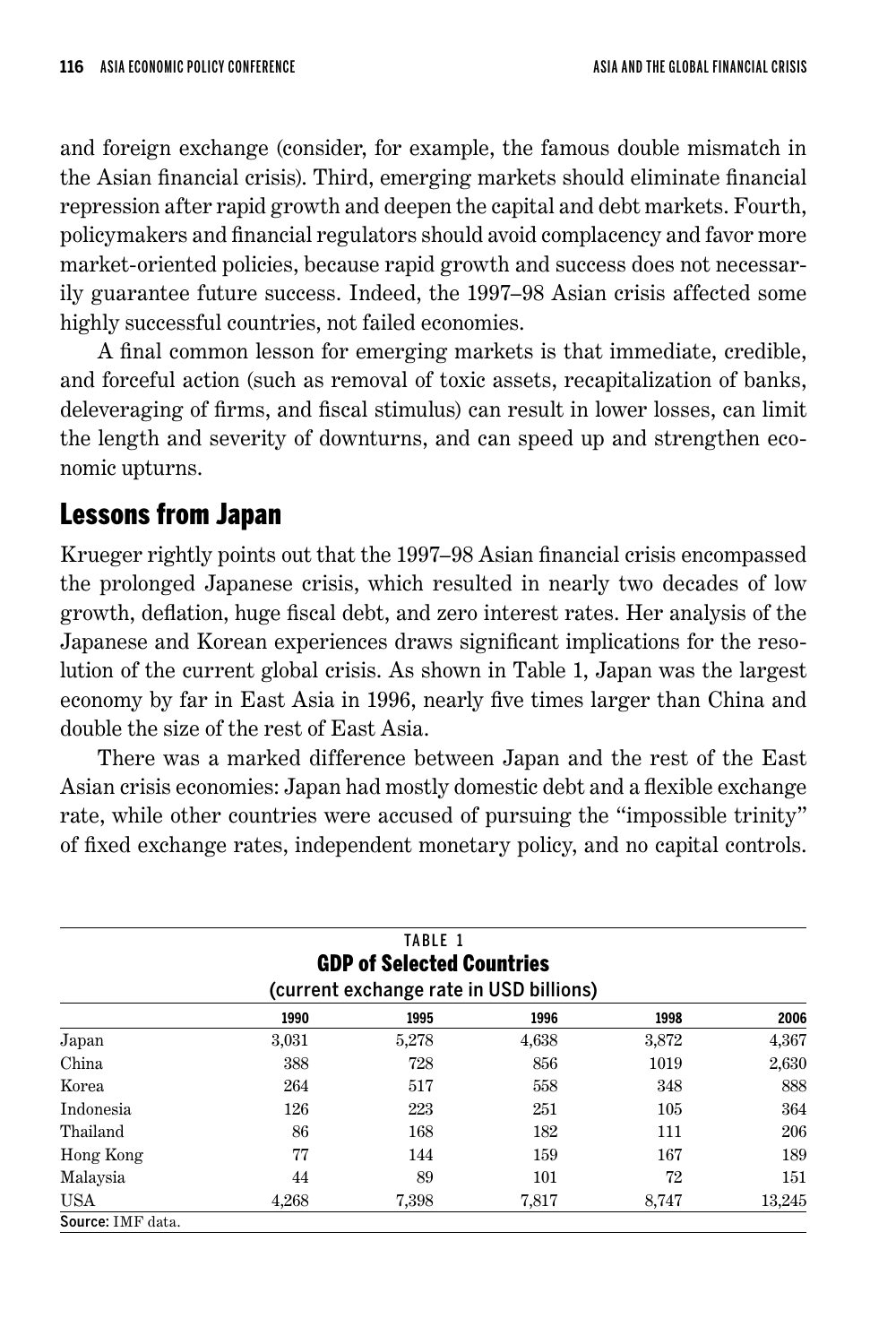But the Japanese experience was similar to others during the pre-crisis period of rapid economic growth that resulted in real estate and stock market bubbles accompanied by problematic lending. Like almost all other East Asian economies, Japan still has a bank-dominated financial system, and mistakes of forbearance, evergreening, and late resolution of bank failures delayed the economic recovery.

Indeed, Krueger perceptively pointed out a mistaken policy assumption that, if only economic growth were to resume, the debtors would regain profitability and banks would grow out of their nonperforming loans. I suspect that this growth assumption persists even in current rescue plans. The Japanese experience was one of repeated stimulus packages, with annual fiscal deficits of over 5 percent that led the country's debt to grow to nearly 200 percent of GDP. This debt was owed mainly to residents, but was sustainable only with zero interest rates.

Krueger shares the common Western view that Japanese reaction to the crisis was "too little, too late." Many of my Japanese friends beg to differ. Their difficulty was not a technical issue of how to respond, but how to garner public, political, and legislative support for the rescue of banks. Exactly like the reaction of the U.S. Congress, which initially rejected the Treasury's rescue plan in the fall of 2008, the Japanese electorate felt—not without good reason—that overpaid bankers got themselves into trouble and should therefore get themselves out. Hence, the bank write-offs of credit losses were 19 percent of GDP compared with fiscal support of only 3 percent of GDP. But the biggest support of banks came through the zero interest rate policy, which gave the banks a positive interest rate spread, similar to the current U.S. policy. In other words, both the past Japanese solution and the current U.S. solution relied on a guarantee of stock and flow bank rescue policy, rather than balance sheet surgery to "carve out bad loans."

Implicit in the Krueger analysis is that an undercapitalized banking system can retard an incipient recovery, even when fiscal policy is expansionary, and forbearance and evergreening of loans by banks generally lead to disaster. In other words, efforts by banks (and acquiescence by the government) to hide their difficulties not only delay recovery but can create uncertainty and a lack of confidence about the financial system as a whole. Thus, Krueger subscribes to the "whatever it takes" approach, using sufficiently large measures to restore banks to healthy positions. She noted correctly that bank deleveraging starved new entrants (small and medium enterprises) of credit and hence reduced growth.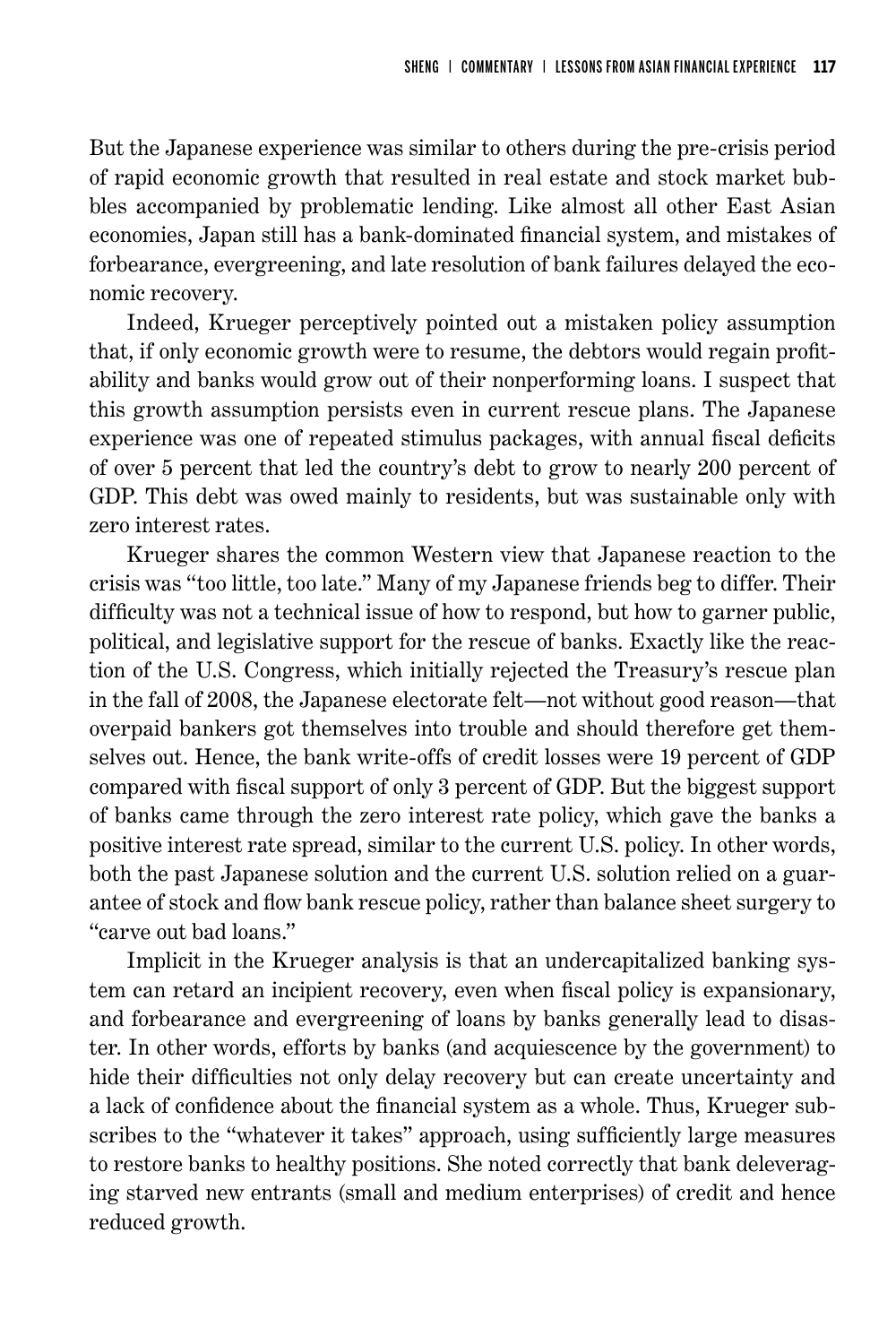#### Post-crisis Policy and Management

Based upon the above survey, Krueger draws the conclusion that delays in recognizing and confronting the difficulties are costly. Crisis management requires credibility, built through financial condition transparency and decisive actions. There must be consistency between exchange rate, monetary, and regulatory policies. She believes that the most important lesson is the need to recapitalize banks and address nonperforming loans. As in the case of Japan in the last 20 years, fiscal stimulus can provide a temporary boost, "but if the financial system remains crippled, recovery is not sustainable."

I agree with the analysis provided by Krueger, but I would like to widen her analysis beyond one or two countries and beyond economics to politics, since flawed politics are always the root causes of financial crisis. Having been in the trenches during the Asian crisis 12 years ago and during the post-crisis resolution and reform efforts, I wrote a book, *From Asian to Global Financial*  Crisis,<sup>1</sup> which was published this year. My research into individual crisis countries and into the group as a whole showed that, in addition to the commonalities identified by Krueger and others, the interactivity and interdependency within the region complicated collective action and created dilemmas which led to the crisis and hindered the recovery.

The fact that the Asian crisis contagion hit several countries at roughly the same time demonstrates that this was a relatively new phenomenon. I call this a network crisis, because East Asia networked to form the global supply chain with Japan at its head. The main customer was the U.S. market, which explains why the global supply chain basically linked to the dollar through either a fixed peg or a managed float. Basically, the supply chain required member economies to adopt stable parities against each other. I do not justify pursuit of the impossible trinity, but I understand why, for various political reasons, central banks were reluctant or unable to exit a previously successful policy and adopt a floating regime. With high dollar-yen volatility, the Asian supply chain was a network with two standards.

Indeed, the analytical framework of a network crisis is useful because it gives us a holistic view of the complex, highly concentrated, interconnected, interactive/interdependent, opaque financial system with incentives that were procyclical and contained highly systemic risks. 2 We need this network type of analysis because all social institutions, including banks and financial systems, are ecosystems, which are dynamic and formed through the interaction of the human and bureaucratic behavior of participants.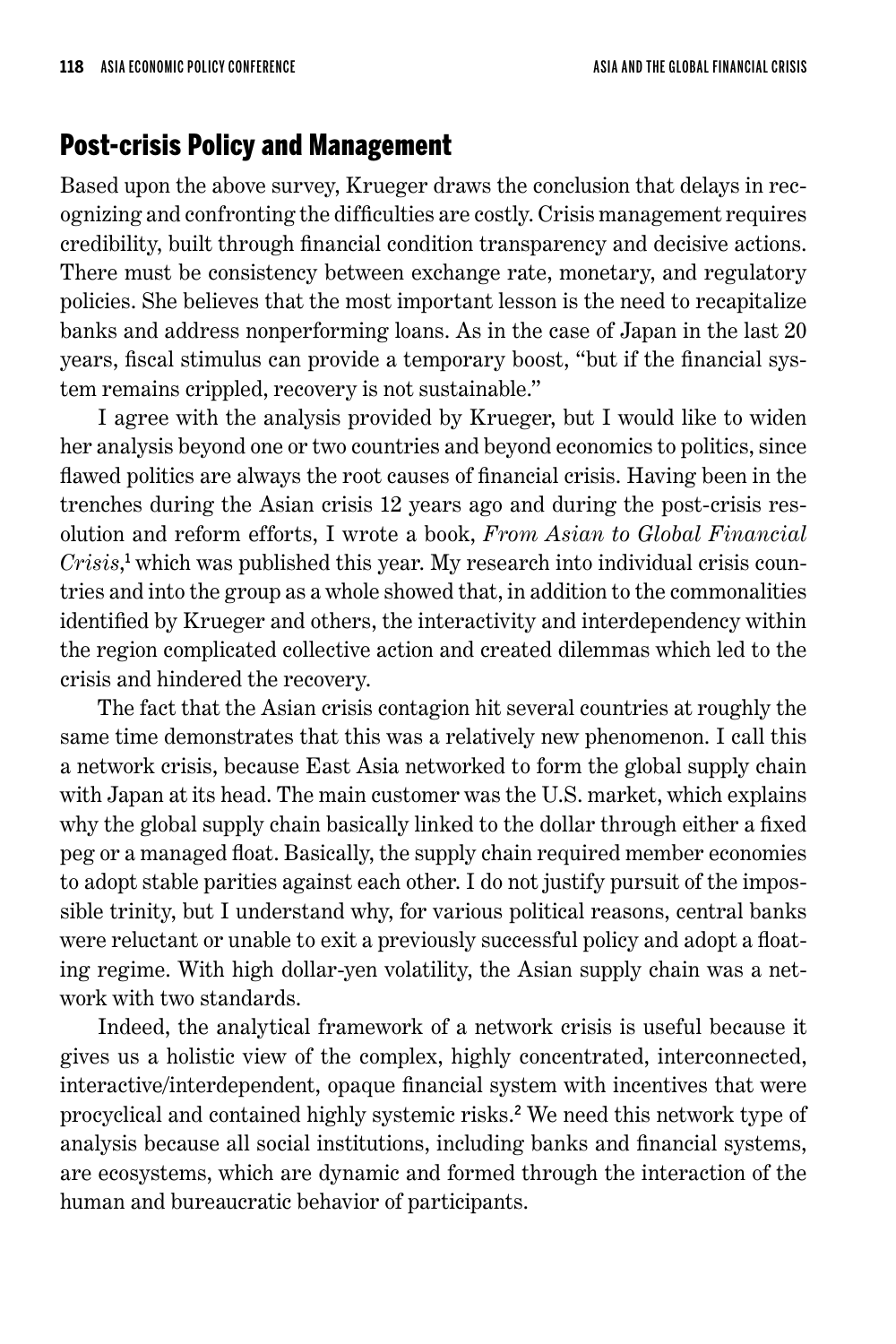The extensive interdependency between East Asian economies and the U.S. can be seen from Chart 1, which illustrates the synchronization of the Asian trade cycle. As the saying goes, if the U.S. sneezes, Japan catches a cold, and Asia gets pneumonia. This time around, the U.S. has had more than a cold, and Japan and the exporting nations in Asia are badly hurt, but due to their healthier macroeconomic conditions (partly because they learned from their mistakes 12 years ago), their recovery has been more marked.

Ecosystems are complex institutions, but to work effectively and stably they need simple rules that are easy to enforce. Enforcement shapes the incentive structure to ensure stability. However, lack of enforcement against risky or arbitraging behavior can build up huge opaque risks and imbalances that ultimately lead to crisis. I liken crisis to warfare because war leads to loss, just like financial crisis. To paraphrase German strategist von Clausewitz, substituting

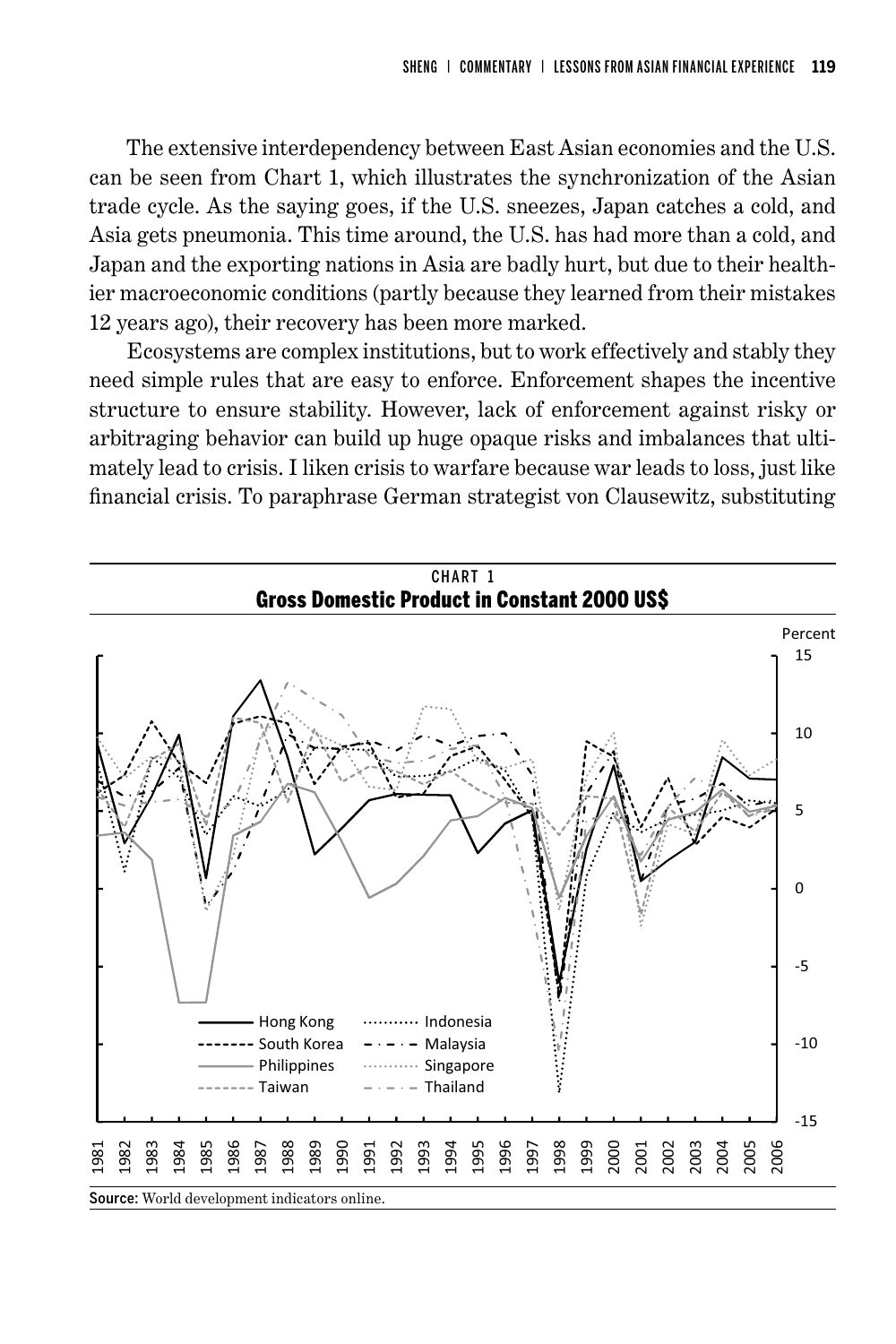"war" with "crisis," you get, "Everything in crisis is very simple, but the simplest thing is difficult. The difficulties accumulate and end by producing a kind of friction that is inconceivable unless one has experienced crisis."

One of the reasons why everyone failed to detect or prevent the Asian crisis and the current crisis is that our academic and bureaucratic disciplines are so specialized and compartmentalized that we see only part of the picture, rather than linking its parts together. 3

For example, most economists still look at flows to explain behavior, whereas Nomura's Richard Koo was the first to point out that the Japanese crisis and the current crisis can be labeled a balance sheet crisis. 4 This is very evident from Table 2, which shows that almost all the crisis economies (with the exception of South Korea) had net international debt positions of more than 50 percent of GDP in 1996. If the IMF had emphasized this earlier than 2006, we might have been more sensitive to unsustainable foreign exchange imbalances.

Given the fact that the East Asian economies had large banking systems relative to GDP and that the banks lent heavily to finance the stock and real estate markets, it is not surprising that collapses in the real estate and stock markets led to huge losses and undercapitalization of the banking system.

This is one reason high interest rates and cuts in fiscal expenditure were clearly the wrong policies to pursue during the early stages of the Asian crisis. High real interest rates would make the overleveraged corporate sector more distressed, leading to even larger losses in the banking system. However, because of the openness in the capital account, East Asian economies could not use higher interest rates for fear of inviting even more hot money that would inflate the domestic bubbles even more. In other words, the Asian crisis was

|                                                                           |                                                                   |                          | TABLE 2                           |                                                 |                                        |  |  |  |
|---------------------------------------------------------------------------|-------------------------------------------------------------------|--------------------------|-----------------------------------|-------------------------------------------------|----------------------------------------|--|--|--|
| Net International Position (NIP) (+asset/-liability) of Various Economies |                                                                   |                          |                                   |                                                 |                                        |  |  |  |
|                                                                           | <b>NIP 1996</b><br>(USD billions)                                 | NIP as %<br>of GDP, 1996 | <b>Fall in GDP</b><br>1997/98 (%) | <b>Change in exchange</b><br>rate (+/-) 1998/97 | <b>Remarks</b>                         |  |  |  |
| Japan                                                                     | $+890.0$                                                          | $+19.0\%$                | $-8.5\%$                          | $-10.7\%$                                       |                                        |  |  |  |
| China                                                                     | $-122.9$                                                          | $-15.1\%$                | $+5.3%$                           | $+0.2\%$                                        | Protected by<br>exchange control       |  |  |  |
| Indonesia                                                                 | $-129.4$                                                          | $-56.1\%$                | $-55.8\%$                         | $-51.4\%$                                       |                                        |  |  |  |
| Korea                                                                     | $-50.2$                                                           | $-9.0\%$                 | $-33.1\%$                         | $-50.2\%$                                       | Bank run causing<br>exchange overshoot |  |  |  |
| Malaysia                                                                  | $-55.9$                                                           | $-55.4\%$                | $-27.9\%$                         | $-35.0\%$                                       |                                        |  |  |  |
| Philippines                                                               | $-41.6$                                                           | $-49.2\%$                | $-20.5\%$                         | $-34.2\%$                                       | Already under IMF<br>Program in 1997   |  |  |  |
| Singapore                                                                 | $+80.2$                                                           | $+87.0\%$                | $-14.2\%$                         | $-14.9\%$                                       | Contagion effect                       |  |  |  |
| Thailand                                                                  | $-101.8$                                                          | $-55.9\%$                | $-25.9\%$                         | $-45.8\%$                                       |                                        |  |  |  |
|                                                                           | <b>Source:</b> Calculations from Lane and Milesi-Ferretti (2006). |                          |                                   |                                                 |                                        |  |  |  |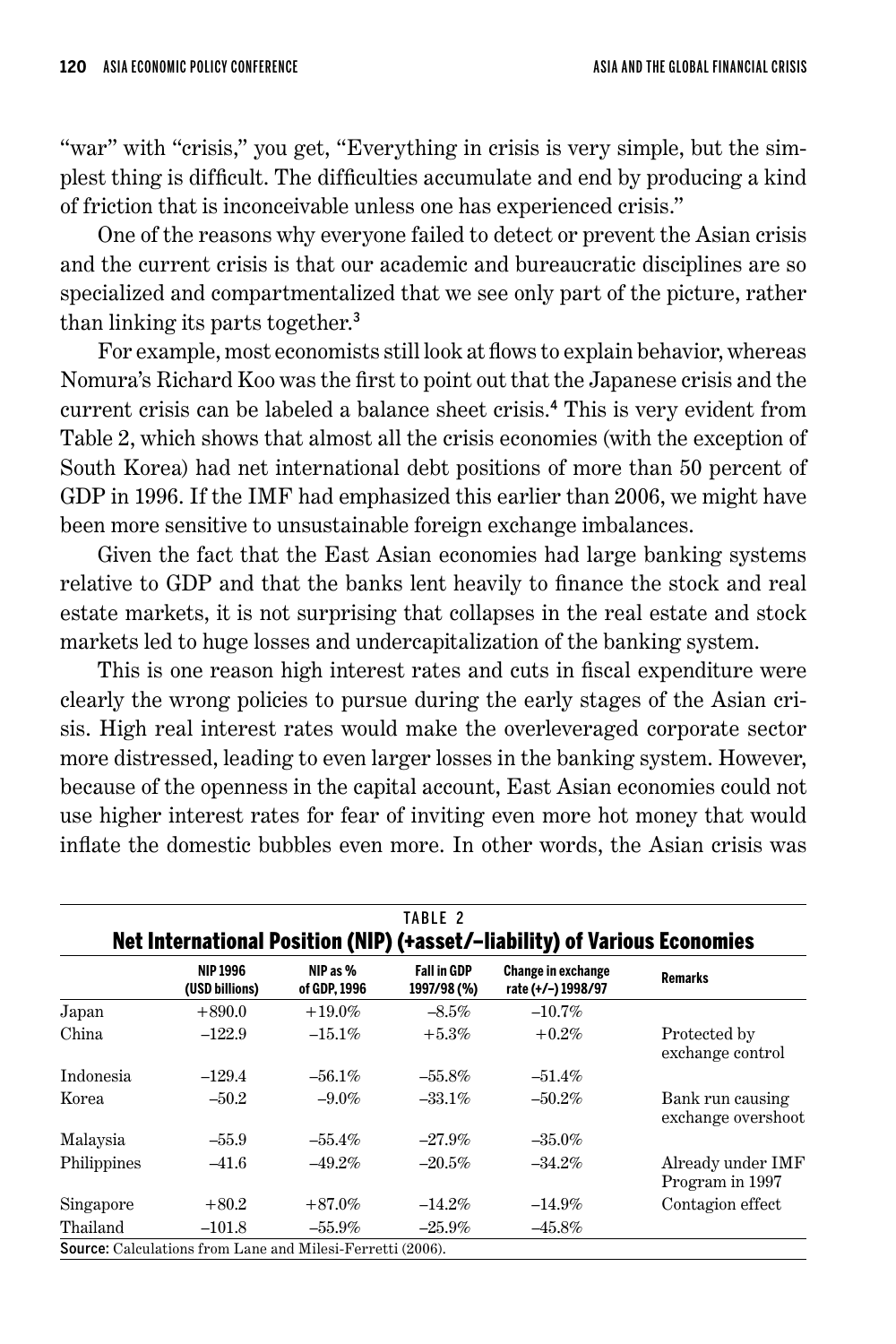inextricably tied to the policy dilemmas of globalization, in which most countries were not sure how to create the right blend of policies, given that large volatile capital flows (now identified as the leveraged carry trade) could lead to excess liquidity and highly distorted domestic sectors.

### **Conclusions**

If we accept that financial crises have origins that are complex and are tied to the whole range of policies, flawed institutions, and feedback through interaction across borders, then we should recognize that their resolution requires much better international cooperation than previously thought. In many ways, a collective action problem already exists in coordinating the many silos within domestic financial systems that regulate financial stability, not least the Ministry of Finance, the central bank, the financial regulators, and increasingly the influence of the legislature that must approve legal and structural changes. Legislatures can protect strong vested interests and may not be willing to respond with the speed required at the technical level. These collective action traps delay or impede many actions or policies that can be identified at the technical level, but cannot be enforced or implemented at the political or bureaucratic level.

If the collective action problem of coordinating policies is difficult at the national level, the difficulties at the regional and global levels are even more Herculean. Hence, the biggest lesson that I draw from the global financial crises is that countries must accept that they have to work together in a complex ecosystem with many vested interests that require lots of carrots and sticks to get everyone to cooperate for the common good. We have to recognize that the greater the complexity of issues, the greater the costs and the difficulties, from identification, diagnosis, and prognosis to implementation, enforcement, and action, and these can lead to more opportunities for arbitrage, fraud, and further distortions that benefit some factions and vested interests. Patchwork and partial solutions are more likely to delay real action, a problem identified by Krueger during the Japanese crisis.

The only way we can achieve common collective action is through simplicity, sometimes unfortunately through a race to the lowest common denominator. If individual countries seek to flee and exit for the door, it may create massive panic and large public loss unless prevented by a collective response.

If we do not simplify our financial structures and make the difficult choices on which standards to enforce, so that the financial institutions will not exploit a massive moral hazard, then we will not have learned any lessons from the past and we will be more likely to experience future crises.